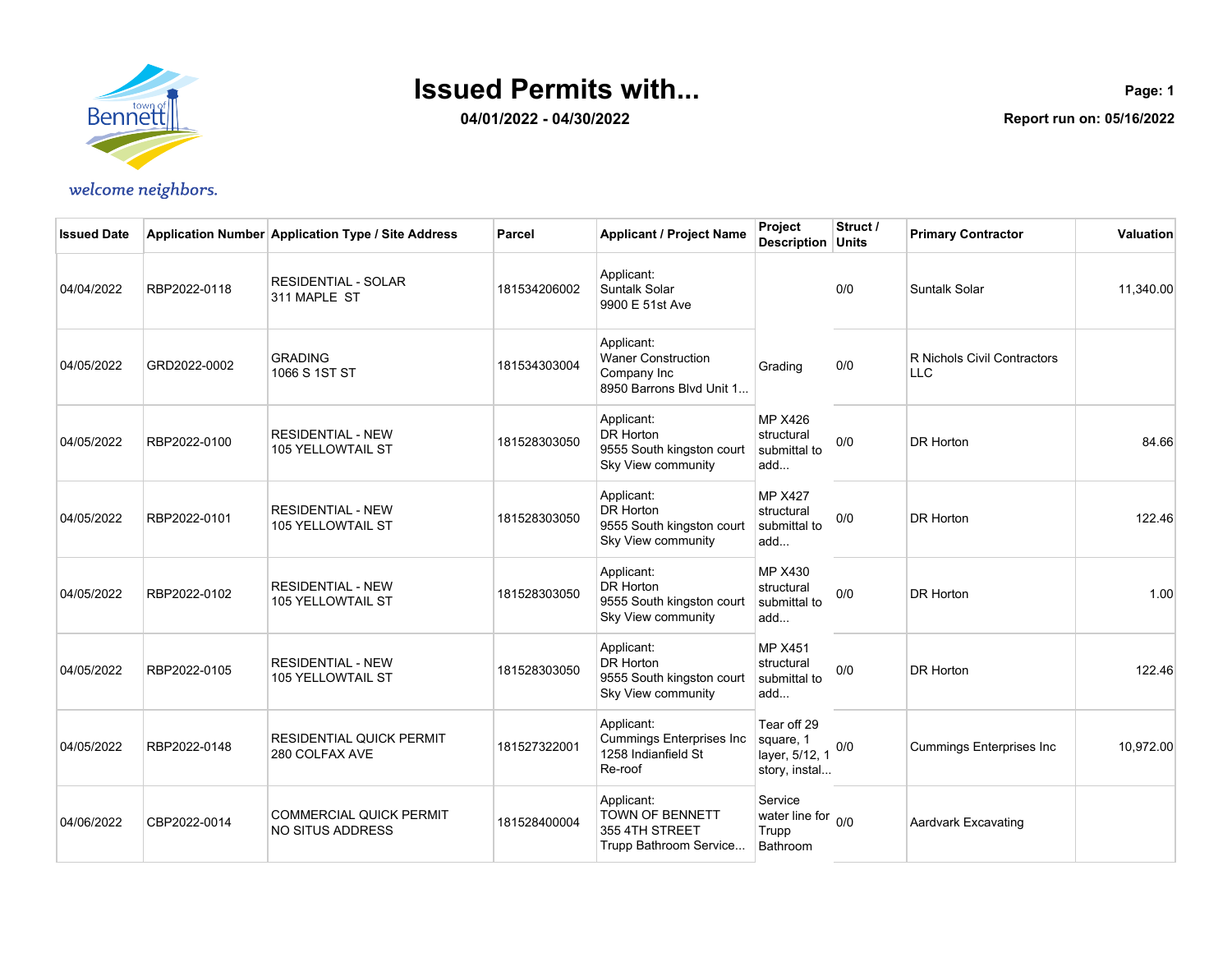

**04/01/2022 - 04/30/2022**

**Page: 2 Report run on: 05/16/2022**

| <b>Issued Date</b> |              | Application Number Application Type / Site Address   | Parcel              | <b>Applicant / Project Name</b>                                                             | <b>Project</b><br><b>Description Units</b>                  | Struct / | <b>Primary Contractor</b>       | <b>Valuation</b> |
|--------------------|--------------|------------------------------------------------------|---------------------|---------------------------------------------------------------------------------------------|-------------------------------------------------------------|----------|---------------------------------|------------------|
| 04/06/2022         | ROW2022-0004 | <b>RIGHT OF WAY</b><br>NO SITUS ADDRESS              | 181528400004        | Applicant:<br>TOWN OF BENNETT<br>355 4TH STREET<br>Trupp Bathroom                           | Pothole Ex<br>utilities.<br>sagcut,<br>remove               | 0/0      | Aardvark Excavating             |                  |
| 04/07/2022         | BP2022-0002  | <b>RESIDENTIAL - OUTDOOR</b><br>172 FOX ST           | 181528302030        | Applicant:<br>Yesalusky, Mike<br>172 Fox Street<br><b>Back Deck</b>                         | Build a deck<br>on back of<br>house                         | 0/0      |                                 | 5,000.00         |
| 04/07/2022         | FEN2022-0006 | <b>FENCE</b><br>545 PALMER AVE                       | 181527317005        | Applicant:<br>McCurley, Bob<br>545 Palmer Ave<br><b>Fence Sections</b>                      | Install fence<br>sections and 0/0<br>gates                  |          |                                 |                  |
| 04/12/2022         | RBP2022-0099 | <b>RESIDENTIAL - NEW</b><br><b>105 YELLOWTAIL ST</b> | 181528303050        | Applicant:<br>DR Horton<br>9555 South kingston court<br><b>Sky View</b>                     | <b>MP X422</b><br>structural<br>submittal to<br>add         | 0/0      | DR Horton                       | 1.00             |
| 04/12/2022         | RBP2022-0154 | <b>RESIDENTIAL QUICK PERMIT</b><br>535 PALMER AVE    | 181527317004        | Applicant:<br><b>WYETT ROBERT L AND</b><br>OPP CAROL R<br>535 PALMER AVE                    | Reroof home<br>approx 30<br>SQ                              | 0/0      |                                 | 8,177.25         |
| 04/13/2022         | RBP2022-0157 | <b>RESIDENTIAL QUICK PERMIT</b><br>215 Kiowa Ave     | 000215 Kiowa<br>Ave | Applicant:<br>Cummings Enterprises Inc<br>1258 Indianfield St<br>Re-roof                    | Tear off 54<br>square, 1<br>layer, 5/12, 2<br>story, instal | 0/0      | <b>Cummings Enterprises Inc</b> | 19,764.00        |
| 04/18/2022         | RBP2022-0151 | <b>RESIDENTIAL QUICK PERMIT</b><br>685 5TH ST        | 181527206009        | Applicant:<br>Academy Roofing, Inc<br>1610 Jasper street<br><b>RC-9874L</b>                 | Re-Roof                                                     | 0/0      | Academy Roofing, Inc            | 13,798.00        |
| 04/18/2022         | RBP2022-0156 | <b>RESIDENTIAL QUICK PERMIT</b><br>625 MADISON WAY   | 181528418008        | Applicant:<br>Kirby's Roofing & Exteriors<br>301 S County Road 137<br>Gomez 625 Madison Way | Reroof                                                      | 0/0      | Kirby's Roofing & Exteriors     | 5,400.00         |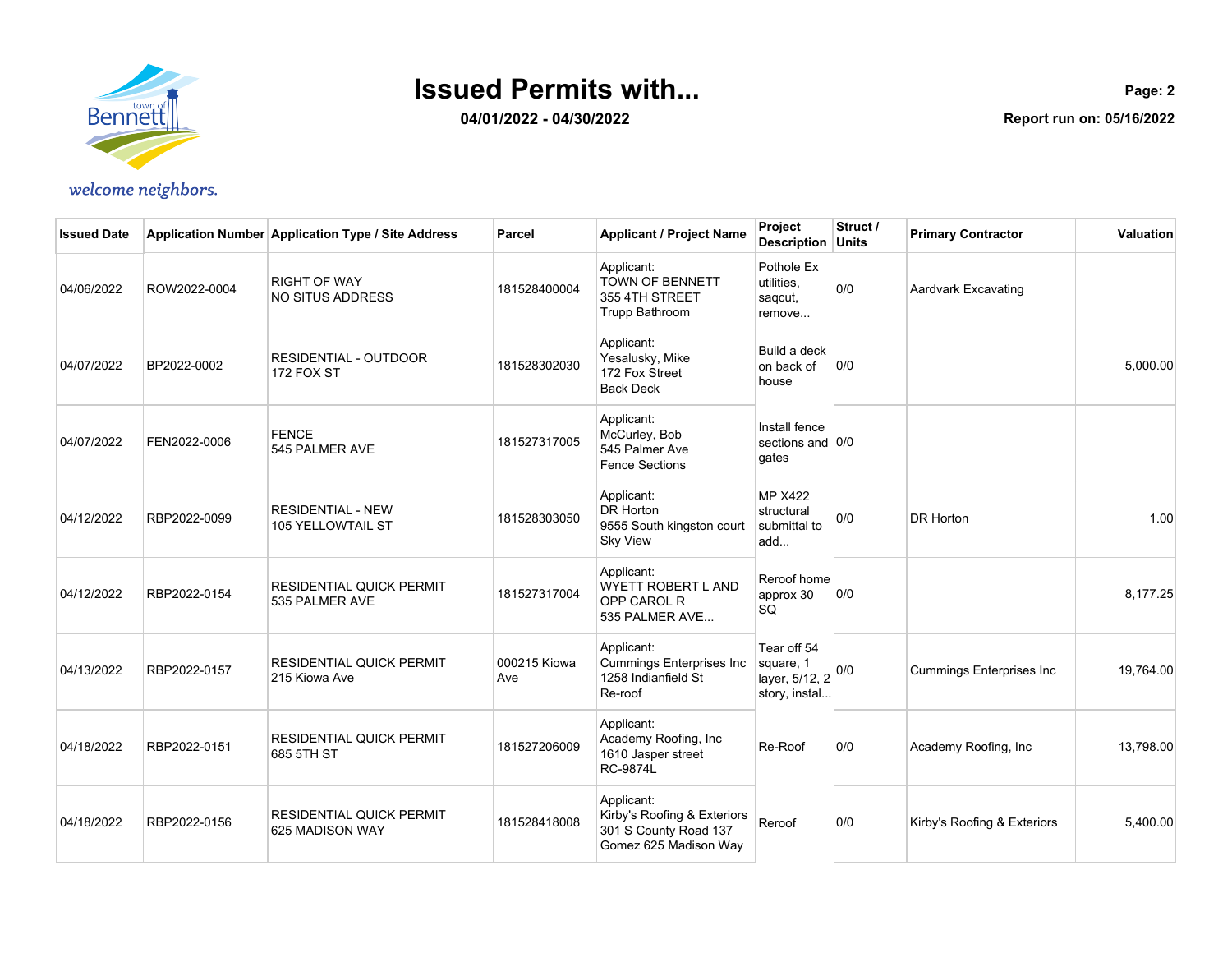

**04/01/2022 - 04/30/2022**

**Page: 3 Report run on: 05/16/2022**

| <b>Issued Date</b> |              | Application Number Application Type / Site Address    | Parcel       | <b>Applicant / Project Name</b>                                                          | <b>Project</b><br><b>Description Units</b>   | Struct / | <b>Primary Contractor</b>             | Valuation |
|--------------------|--------------|-------------------------------------------------------|--------------|------------------------------------------------------------------------------------------|----------------------------------------------|----------|---------------------------------------|-----------|
| 04/19/2022         | RBP2022-0159 | <b>RESIDENTIAL QUICK PERMIT</b><br>280 DAHLIA ST      | 181527333009 | Applicant:<br>Complete Exteriors of<br>Colorado<br>PO Box 1521<br>Nix Siding             | re-siding<br>home over<br>existing<br>siding | 0/0      | Complete Exteriors of<br>Colorado     | 4,625.00  |
| 04/19/2022         | RBP2022-0160 | <b>RESIDENTIAL QUICK PERMIT</b><br>665 4TH ST         | 181527203020 | Applicant:<br>Excel Roofing, Inc.<br>4510 S. Federal BLvd<br>Pulsciani                   | Re-Roof<br>House &<br>Garage                 | 0/0      | Excel Roofing, Inc.                   | 11,756.51 |
| 04/19/2022         | RBP2022-0161 | <b>RESIDENTIAL QUICK PERMIT</b><br>761 CENTENNIAL DR  | 181528420032 | Applicant:<br>Academy Roofing, Inc.<br>1610 Jasper street<br><b>RC-9891L</b>             | Re-Roof                                      | 0/0      | Academy Roofing, Inc.                 | 8,578.00  |
| 04/19/2022         | RBP2022-0165 | <b>RESIDENTIAL QUICK PERMIT</b><br>390 GRANT AVE      | 181527204023 | Applicant:<br>SIMONS WILLIAM AND<br><b>SIMONS VERNA</b><br>22285 E ALAMEDA               | 390 Grant<br>Reroof                          | 0/0      |                                       | 5,000.00  |
| 04/19/2022         | RBP2022-0167 | <b>RESIDENTIAL QUICK PERMIT</b><br>290 KIOWA AVE      | 181527331001 | Applicant:<br>STANFIELD MICHAEL<br>LEE AND STANFIELD<br>SARAH                            | 290 Kiowa<br>Reroof                          | 0/0      | <b>Hoffman Weber Construction</b>     | 6,596.50  |
| 04/20/2022         | RBP2022-0158 | <b>RESIDENTIAL QUICK PERMIT</b><br>640 CENTENNIAL DR  | 181528421005 | Applicant:<br>Ryan, Jeff<br>2010 W Dartmouth Ave<br>Framel                               | Like for like<br>window<br>replacement       | 0/0      | Dun-Rite Home<br>Improvements, Inc    | 7,991.00  |
| 04/20/2022         | RBP2022-0164 | <b>RESIDENTIAL QUICK PERMIT</b><br>365 WASHINGTON AVE | 181527308005 | Applicant:<br><b>Technical Electrical</b><br>Solutions<br><b>NULL</b><br>Lowry Residence | Electrical<br>Service<br>Upgrade             | 0/0      | <b>Technical Electrical Solutions</b> | 4,500.00  |
| 04/21/2022         | RBP2022-0171 | <b>RESIDENTIAL QUICK PERMIT</b><br>545 5TH ST         | 181527205014 | Applicant:<br>LAPTHORNE NICHOLAS<br>JAMES AND LAPTHORNE Reroof<br><b>MOLLIE JEAN</b>     | 545 5th                                      | 0/0      | <b>JM Construction LLC</b>            | 13,500.00 |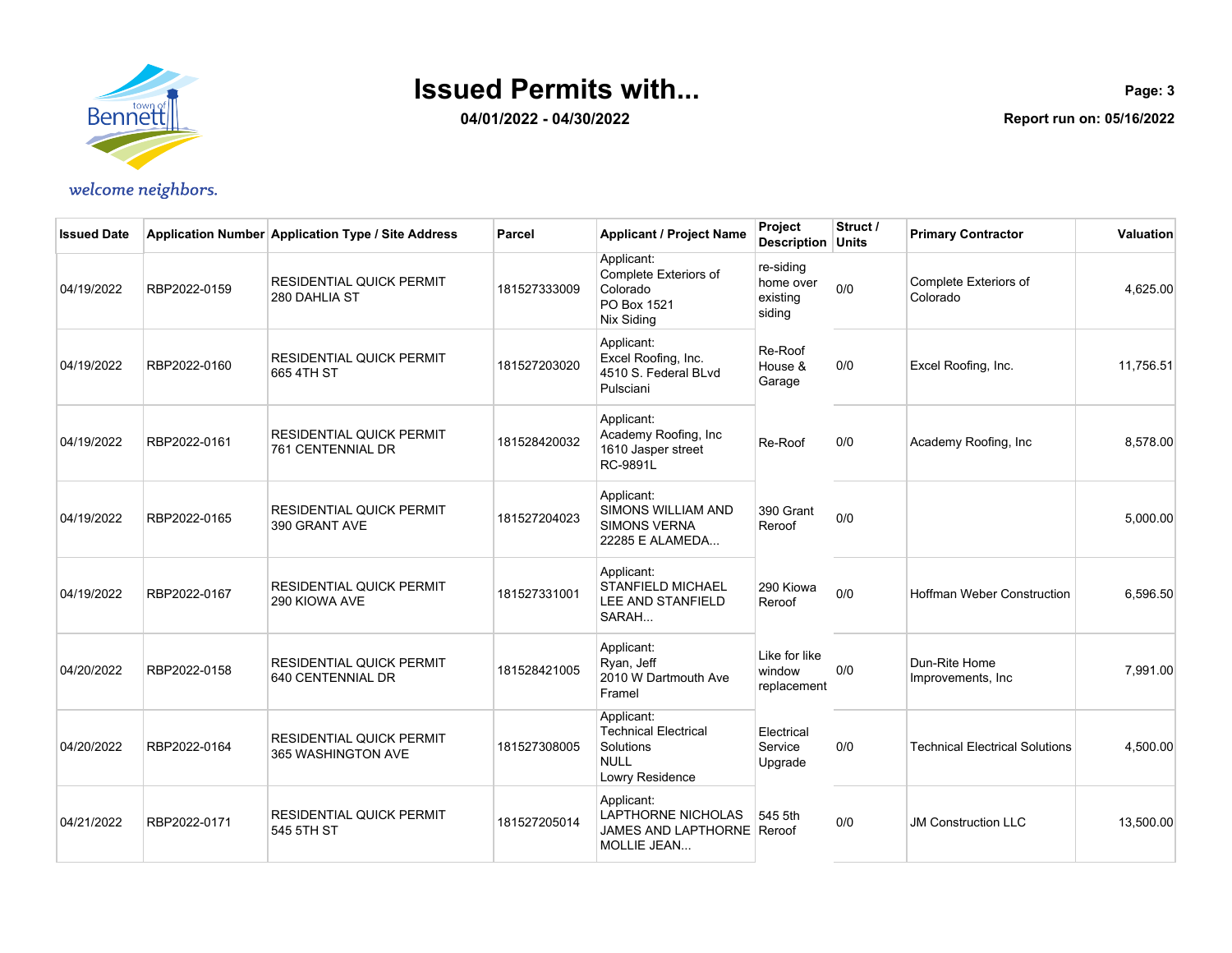

**04/01/2022 - 04/30/2022**

**Page: 4 Report run on: 05/16/2022**

| <b>Issued Date</b> |               | Application Number Application Type / Site Address    | Parcel               | <b>Applicant / Project Name</b>                                                 | Project<br><b>Description Units</b>                            | Struct / | <b>Primary Contractor</b>       | <b>Valuation</b> |
|--------------------|---------------|-------------------------------------------------------|----------------------|---------------------------------------------------------------------------------|----------------------------------------------------------------|----------|---------------------------------|------------------|
| 04/21/2022         | RBP2022-0173  | <b>RESIDENTIAL QUICK PERMIT</b><br>237 HARRISON DR    | 181528420037         | Applicant:<br>Popp Construction<br>3325 S. Dunkirk Way<br>Kranz                 | Reroof                                                         | 0/0      | Popp construction               | 8,500.00         |
| 04/22/2022         | BP2021-197    | <b>RESIDENTIAL - OUTDOOR</b><br>126 Penrith Way       | 181528309023         | Applicant:<br>DR Horton<br>9555 South kingston court<br>Single Fam              | SFD, X427,<br>Elev. B.<br>3Car, AC,<br>Crawlspace              | 0/0      | <b>DR Horton</b>                |                  |
| 04/22/2022         | BP2021-233    | <b>RESIDENTIAL</b><br>45850 Red Tail Drive            |                      | Applicant:<br>DR Horton<br>9555 South kingston court<br>Single Fam              | SFD, X303,<br>Elev. C,<br>Oversize 2<br>car, AC,               | 0/0      | <b>DR Horton</b>                |                  |
| 04/25/2022         | RBP2022-0176  | <b>RESIDENTIAL QUICK PERMIT</b><br>240 HANCOCK WAY    | 181528421018         | Applicant:<br><b>DANFORTH LINDA</b><br>240 HANCOCK WAY<br>240 Hancock Reroof    | 240 Hancock <sub>0/0</sub><br>Reroof                           |          | Hoffman Weber Construction      | 5,146.70         |
| 04/25/2022         | SIGN2022-0001 | <b>SIGN</b><br>100 Centennial Dr                      | 100 Centennial<br>Dr | Applicant:<br>Apex Signs & Graphics<br>505 N Link Lane<br>Dollar General Sign   | 100<br>Centennial<br>Dr Dollar<br>General Sign                 | 0/0      | Apex Signs & Graphics           | 3,200.00         |
| 04/25/2022         | SIGN2022-0002 | <b>SIGN</b><br>48580 HIGHWAY 36                       | 181534100002         | Applicant:<br>Godfrey, Cynthia<br>9200 E Mineral Ave<br>Mitchell Sand & Gravel  | The purpose<br>of the permit 0/0<br>is to apply<br>for a new 7 |          | IHC Scott, INC.                 | 100.00           |
| 04/26/2022         | RBP2022-0174  | <b>RESIDENTIAL QUICK PERMIT</b><br>490 1ST ST         | 181527306002         | Applicant:<br><b>Cummings Enterprises Inc</b><br>1258 Indianfield St<br>Re-roof | Tear off 18<br>square, 1<br>layer, 3/12, 1<br>story, hous      | 0/0      | Cummings Enterprises Inc        | 6,582.00         |
| 04/26/2022         | RBP2022-0175  | <b>RESIDENTIAL QUICK PERMIT</b><br>703 CENTENNIAL WAY | 181528419029         | Applicant:<br><b>Cummings Enterprises Inc</b><br>1258 Indianfield St<br>Re-roof | Tear off 29<br>square, 1<br>layer, 4/12, 2<br>story, hous      | 0/0      | <b>Cummings Enterprises Inc</b> | 10,872.00        |